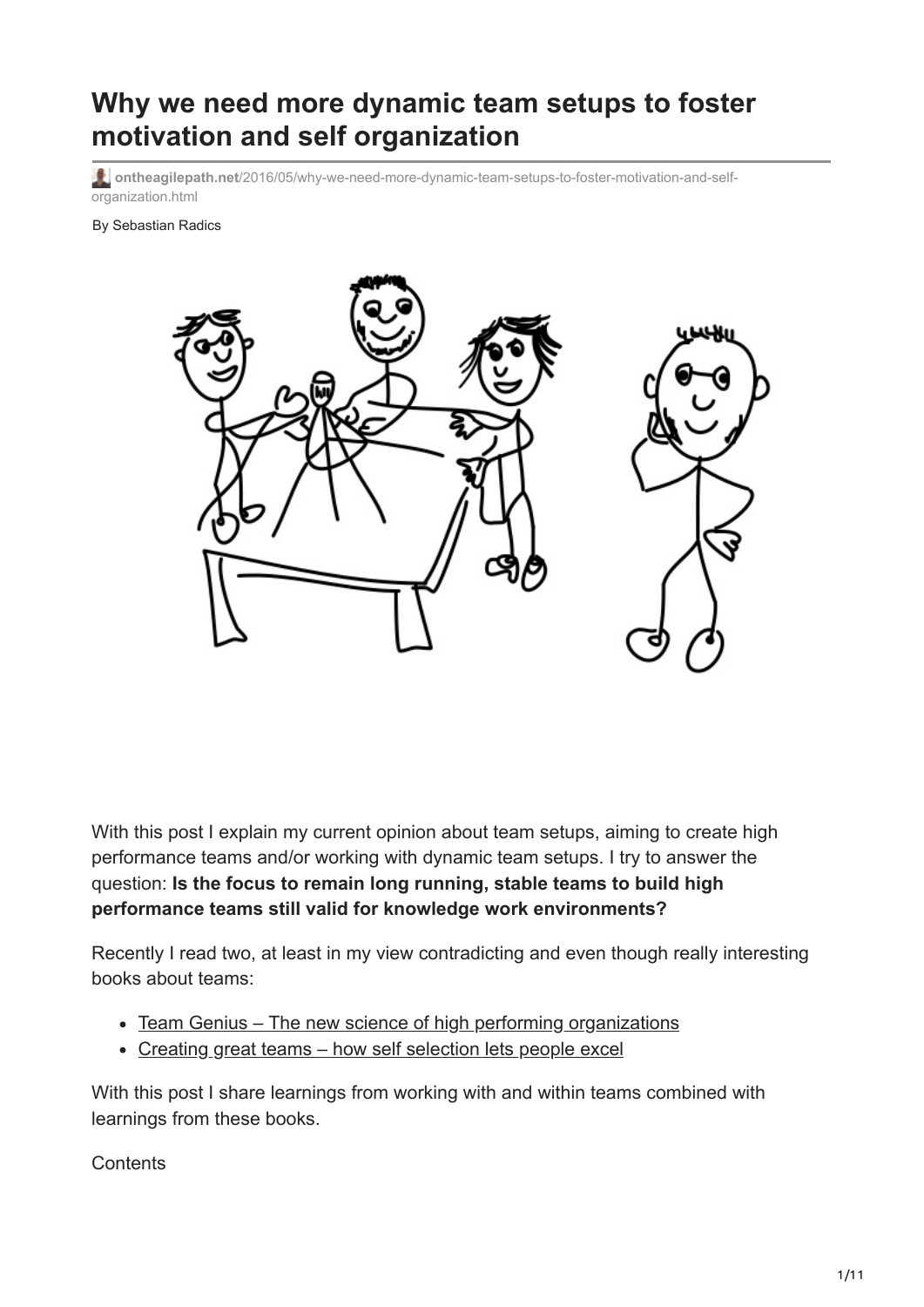- [1 My \(former?\) belief in building long running teams to achieve high performing](#page-1-0) team setups
	- [1.1 An experience within a high performing team](#page-1-1)
	- o [1.2 Experiences within not \(yet\) performing teams](#page-2-0)
- [2 Some learnings and observations](#page-2-1)
- [3 Lets combine it with what science shows \(at least what I read about it yet\)?](#page-3-0)
	- [3.1 Extract from Team Genius](#page-3-1)
	- o [3.2 Extract from Creating great teams](#page-5-0)
	- o [3.3 Extract from Team: Six essentials](#page-6-0)
- [4 And what about motivation?](#page-8-0)
- [5 And this leads to my conclusion: To work with more dynamic team approaches](#page-9-0)
- [6 Further readings](#page-10-0)

## <span id="page-1-0"></span>**My (former?) belief in building long running teams to achieve high performing team setups**

Beside other highly important team setup factors – like a vision and mission, team rules, clear roles, commitment, trust, being accountable and result focussed – I aimed for having longer running, stable team constellations. For a team it needs time:

- To grow trust (based on knowing each other deeply best including everyones private world, showing vulnerabilities),
- To combine strengths and weaknesses.
- And ... simply to learn how to work together.

Based on that I would have suggested that it needs at least six months to arrive at this ideal high performing state. Six months as a guess – taken from described experiences in [High Performance Teams](http://www.amazon.de/High-Performance-Teams-f%C3%BCnf-Erfolgsprinzipien-F%C3%BChrung-Zusammenarbeit/dp/3791022938/ref=sr_1_1?s=books&ie=UTF8&qid=1463054012&sr=1-1&keywords=High-Performance-Teams%3A+Die+f%C3%BCnf+Erfolgsprinzipien+f%C3%BCr+F%C3%BChrung+und+Zusammenarbeit) (where e.g. the [Alinghi team](https://en.wikipedia.org/wiki/Alinghi) is referenced).

I worked in just a few teams that I would consider to be a high performing team and with many teams that did not reach that state.

#### <span id="page-1-1"></span>**An experience within a high performing team**

My first experience in such a team was back in 2007.

I remember that we had a **tough goal** (no detailed building instructions but an alignment on what has to happen), a **real commitment** in the team and finished our mission within a short time frame (roughly three months including everything).

It was a group of **highly skilled, technically excellent developers** – combining architectural perspectives, hands-on long term practical and pragmatic programming skills, intelligence to come up with solutions and a combination of longer term experience of working together and new members.

Interestingly everyone had at least one possible peer in the team, whom she had worked together for a longer running (min 2 years) period, that enabled faster understanding and explanations of ways and behaviors among each other.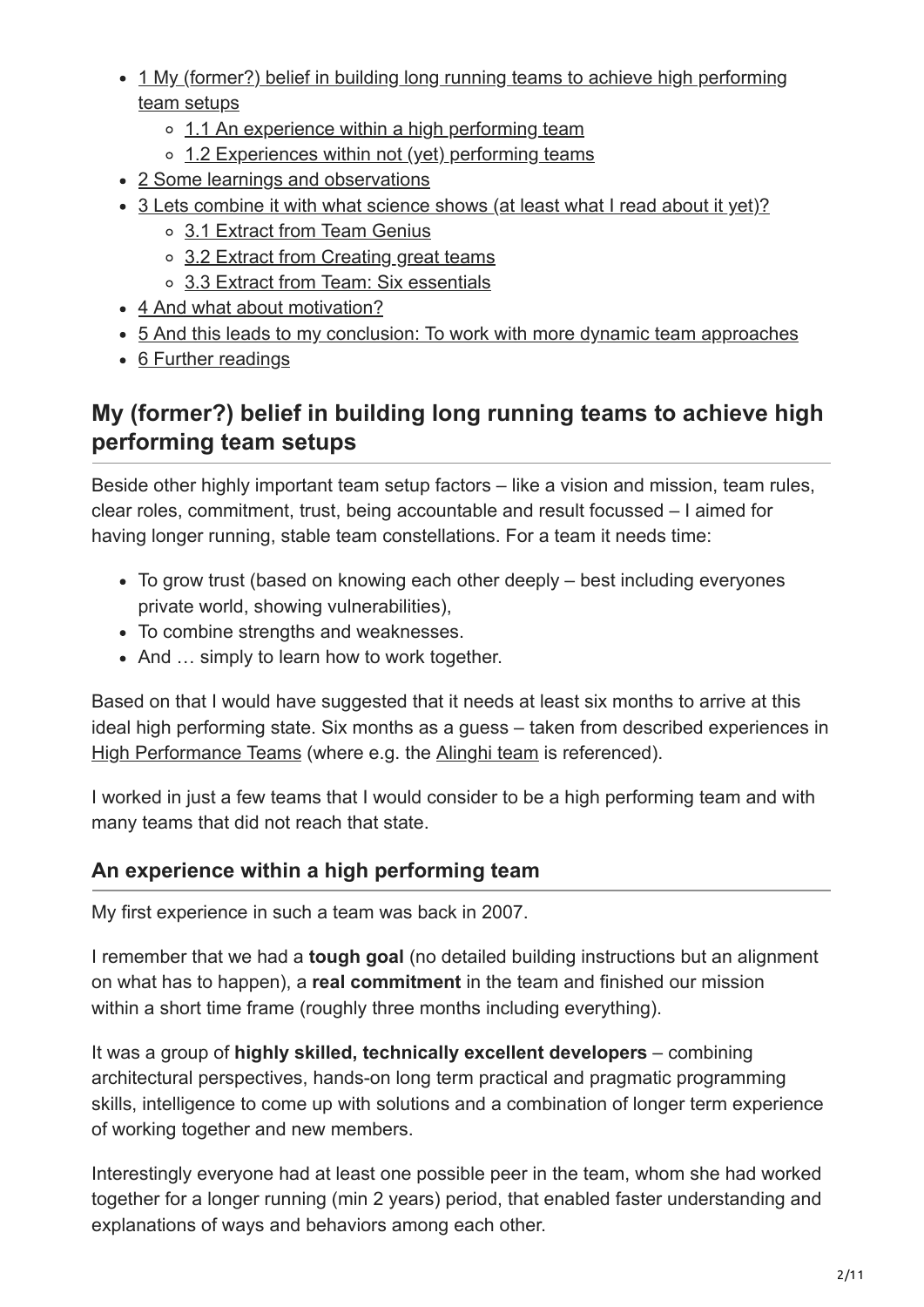At this time we started using parts of XP and Scrum, but topics like full automation, … where not yet covered that good as today  $\odot$ 

One important thing I remember is the fact, that **we did not need a long time (maybe 1- 3 weeks) to start performing in that team.** I think it was our purpose and tough available time scope that forced us to get together and to combine our strengths. No need to go through long and steep learning curves was another aspect.

### <span id="page-2-0"></span>**Experiences within not (yet) performing teams**

On the other hand I worked in and with many teams that did not reach a high performing state – you could see that on:

- **Individual work on (many) stories** instead of a strong attitude to share and conquer a topic together (and I've seen that really often – for me a group of people and not a team).
- **Never opened vulnerabilities and hidden lines of mistrust** beautified with a polite and never exploding atmosphere (even after more than a year of working together).
- **Weak team purpose and missing shared goals** individuals that start pulling out of the team, working on (at worst) hidden topics, technological playgrounds that were not really connected to reaching a new valuable product increment and just a lame energy level and drive to achieve something great.

### <span id="page-2-1"></span>**Some learnings and observations**

- **One needs to push teams, to combine their abilities and work together to reach a common goal.** It is a behavioral pattern to learn and to unlearn that being the lonesome hero is not the way to continue.
- **Time necessary for team building depends on many factors** like:
	- A real team collaboration space without much distractions:
		- new topics go somewhere else or are blocked for now
		- **e** equipment (technological and e.g. furniture, space,...) at the best  $-$  let's please not discuss what monitor, what machine someone really needs … they know it and you have to make it happen
		- $\blacksquare$  fun and relaxation zones and phases  $-$  to clarify topics in fast conversations, to get out of all time team blues  $\odot$
	- $\circ$  Free choice to work in that team and for that goal as soon as there is external force connected I think you can forget about real commitment and high performance. Even in dramatic situations, one can show the urgency and build on commitment and understanding of people – I strongly believe in that.
- **Cross language and cultural differences bring great and important diversity** into a team, but need for sure a longer time for creating an environment of trust and true common understanding that should not be underestimated. Intercultural trainings and expertise can speed up team building in that scene.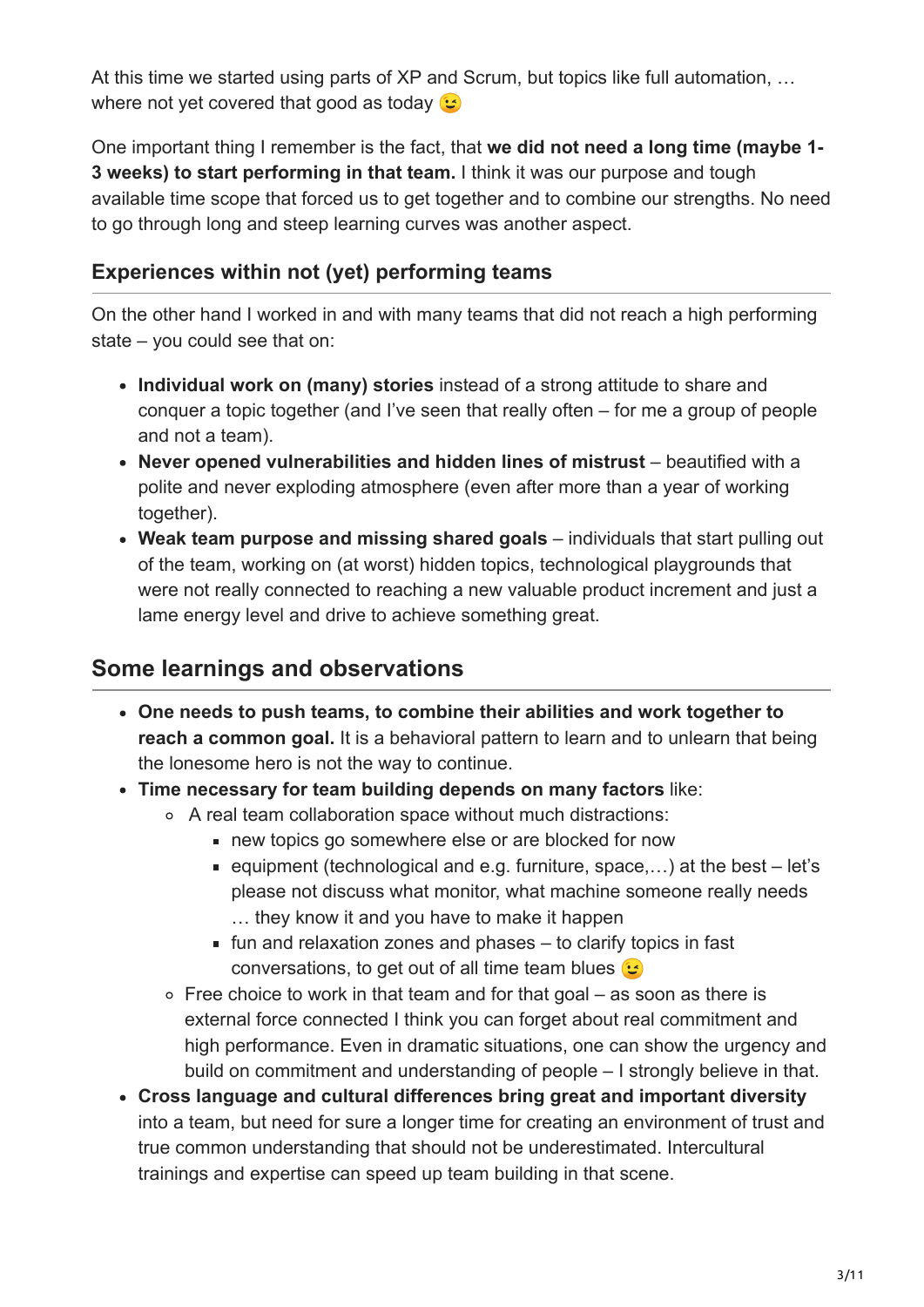- **A highly competitive environment hunting for knowledge workers leads to higher turnover rates**:
	- Even environments with high standards and satisfaction rates can get into trouble when an opportunity hits the 20% barrier.
	- Hiring, in a way science describes it is necessary, seems to be impossible without an extraordinary company image, budget and major guidance by an expert.

Following science is to find the best people using big data driven search approaches and to exactly analyze what skill profile you need for extending the team.

- Luckily many of the current requests are yet not smart enough to touch peoples emotions and really directly address their individual needs – but I expect that this is just a matter of time as recruiting is a tough market and learns fast too.
- Higher fluctuations lead to instability and new team phase cycles (see [Tuckman model\)](https://en.wikipedia.org/wiki/Tuckman%27s_stages_of_group_development).
- **Motivation shifts** for individuals.

Team, individual and product purpose can be strongly connected in the beginning but focus can start drifting to new, better individual goals.

Regarding motivational considerations it is important to keep an eye on that and to enable an orientation on how motivation can be kept on a high level for everyone in the team.

If that means that a team member should start a new journey by changing the team, because the current topic is not longer motivating and helpful from her point of view, I think it has to be possible (at least within some days).

**Really reaching diversity in teams takes quite a lot of experience, time and strong leadership.** I question that many of the current environments are yet up to the task to really deal with that. Based on team genius – that narrows diversity.

Quite a few challenges for stable team setups. Especially motivation shifts and competitive environments/recruiting will undermine long running team setups.

## <span id="page-3-0"></span>**Lets combine it with what science shows (at least what I read about it yet)?**

### <span id="page-3-1"></span>**Extract from Team Genius**

Taken from [Team Genius – The new science of high performing organizations](http://www.amazon.com/Team-Genius-Science-High-Performing-Organizations/dp/1491591269) (I highly recommend to read that book as it contains a lot of helpful explanation and details about teams.). I take just some quotes that seem for me to be important for this post: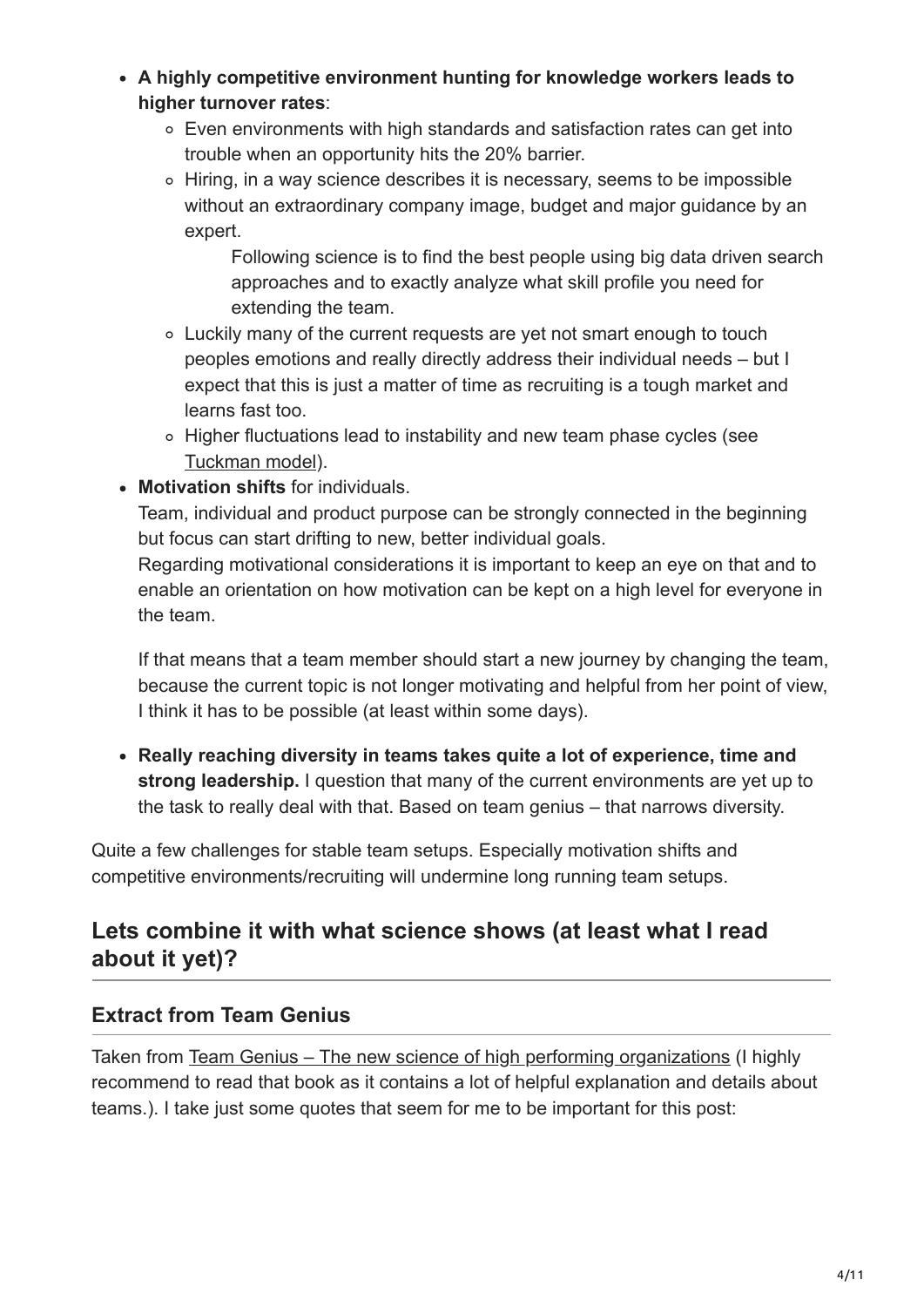- **The economic competition is strongly about maneuverability** (capacity to turn, even reverse direction, to deal with whatever new change), it is the essential. And maneuverability needs highly optimized teams (in combination with great technology and global reach).
- Read more about [Magical team size numbers](http://www.ontheagilepath.net/2015/12/magical-team-size-numbers-2-3-5-7-12-50-150-1500-and-how-to-avoid-wasting-everybodys-time.html). 7+/-2 as the optimal team size is confirmed again. Pairs and trios build strong foundational units.
- To incorporate **[diversity](http://www.ontheagilepath.net/2016/04/the-value-of-diversity-in-teams-a-great-berlin-scrum-meetup.html)** (more on that in a next blog post) a team **needs stability** (and strong leadership)

- For diversity focus on real differences in culture, life experience skills and thought differences. Resists the desire of team members to recruit their friends to the team.
- **With high interpersonal congruence**, **diversity enhances creative task performance.** (This also shows that working with diversity for shorter running teams may be not the best decision).
- **Regarding creativity, best teams enjoy a mix of old friends and newcomers.**
- The knowledge of who is and who is not in the team is vitally important, because it enables team members to make an accurate assessment of all available resources when developing the teams goals.
- **Values instilled** in a team **at its formation** will **shape the way its members approach tasks** and their social interactions. It means that how your team begins will determine how it ends and how it will perform during its existence. In the beginning (it needs leadership):
	- Set an official start
	- Establish relations name tags, introductions, sharing details about oneself,…
	- Clarify and give meaning to the team's task.
	- Set rules and set some early and precise milestones to reach (it also helps to look later on if the team is working properly).
	- Bound the team as one performing unit.
	- Establish norms of conduct.
- **Pair and trio constellations are the building blocks for larger teams.**
- **To really work with diversity and to consider optimal team constellation, one needs proper recruiting strategies and it requires testing various constellations.** The book describes many types of pair constellations (as building blocks of larger teams) – where some pair types are created also through spontaneous formations but the main constellation need intensive leadership to guide their setup (one needs to nurture mutual respect).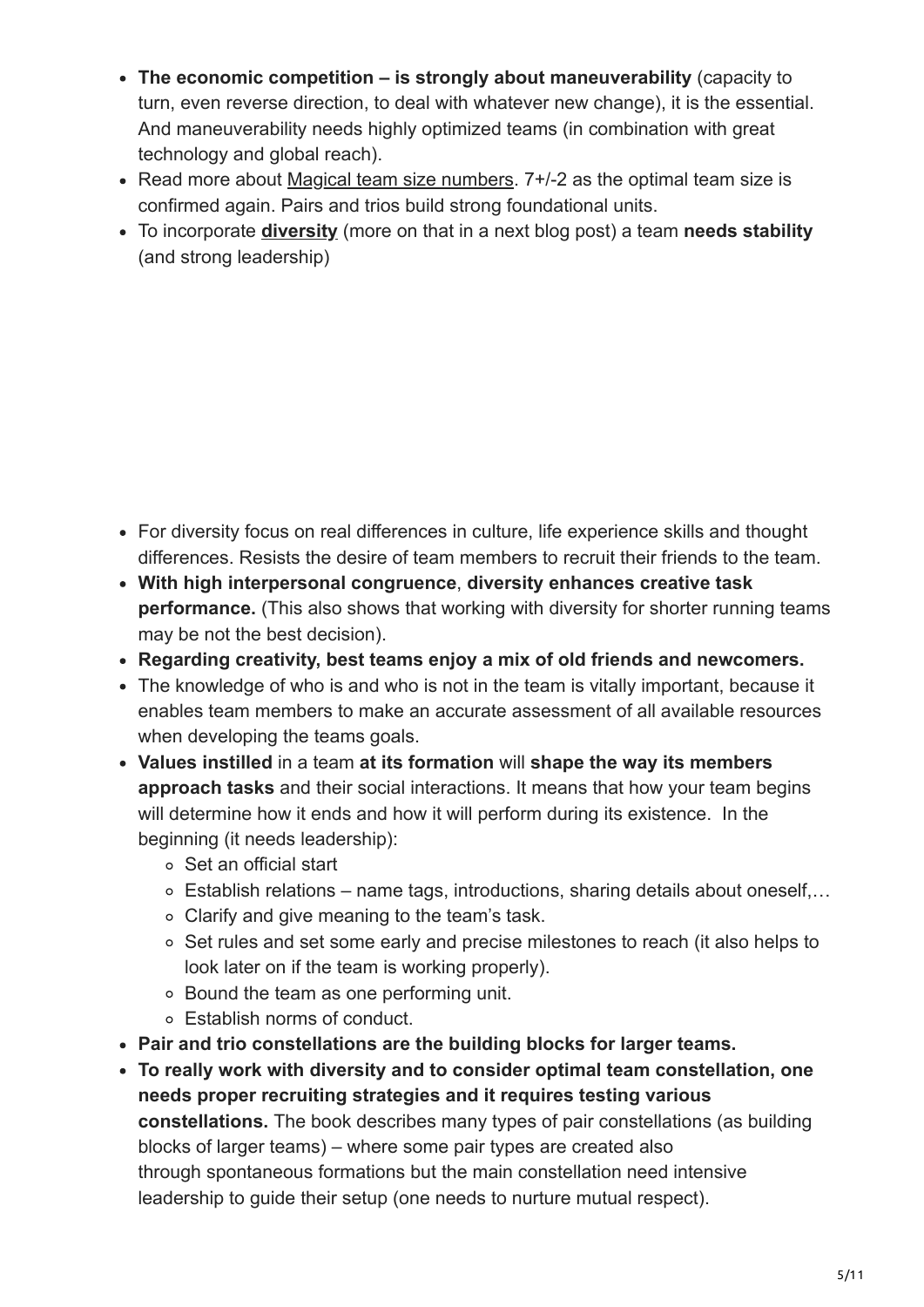- The healthier a team's culture, the less productivity it will lose to newcomers making their way up the learning curve.
	- Equip them with all the necessary communication tools as quickly as possible.
	- The goal is to assimilate a new member into the team as quickly as possible.

#### <span id="page-5-0"></span>**Extract from Creating great teams**

Combined with input from [Creating great teams – how self selection lets people excel:](http://www.amazon.de/Creating-Great-Teams-Self-Selection-People/dp/1680501283)

- Two factors that a group will forge itself into a team:
	- *Do these people want to work on this problem?*
	- *Do these people want to work with each other?*
- **Employees work best when they have choice.**
- They take more responsibility for their own decisions than those made by others.
- People are happy and most productive, if they can choose what they work on and who they work with.
- An approach of self designing teams (aka self selecting teams) to create self organizing teams fits autonomy and fosters responsibility.
	- **Autonomy** as freedom over some of all the four main aspects of work: **When they do it. How they do it. Who they do it with. And what they do.**
	- Starting on 35% higher productivity than traditionally managed organizations with managerial selection of team members. (based on research by Margareth J. Wheatley)
- A 2:1 difference regarding productivity between teams that were 95% or more dedicated (to one team and topic) compared with teams that were 50% or less dedicated.
- [Stable agile teams result in up to 60% higher productivity. \(Based on The impact of](https://www.rallydev.com/about/rally-software-quantifies-impact-agile-software-development-practices) Agile. Quantified.)
- Based on Richard Hackman:
	- **60%** of the **variation in team effectiveness** is attributable to the **design of the team**
	- **30%** to **the way the team is launched**
	- **10%** to the **leader coaching** once the team is under way.
	- (My opinion: I guess the leader or coach influence must be much higher, as far as I experienced.)
- Ship It days (24h to build something great in a team self selecting team environment) show that self selection works and how fast these constellations get up to speed.
	- People naturally form small, cross functional teams. Between three and six people. T-Shaped people who are good at collaborating are in high demand.
	- No one chooses to work on more than one team or project in parallel.
	- People communicate face to face.
- Three simple rules for self selecting units (they called them Squads)
	- They have to be capable of delivering end to end!
	- They have to be made up of three to seven people!
	- They have to be co-located!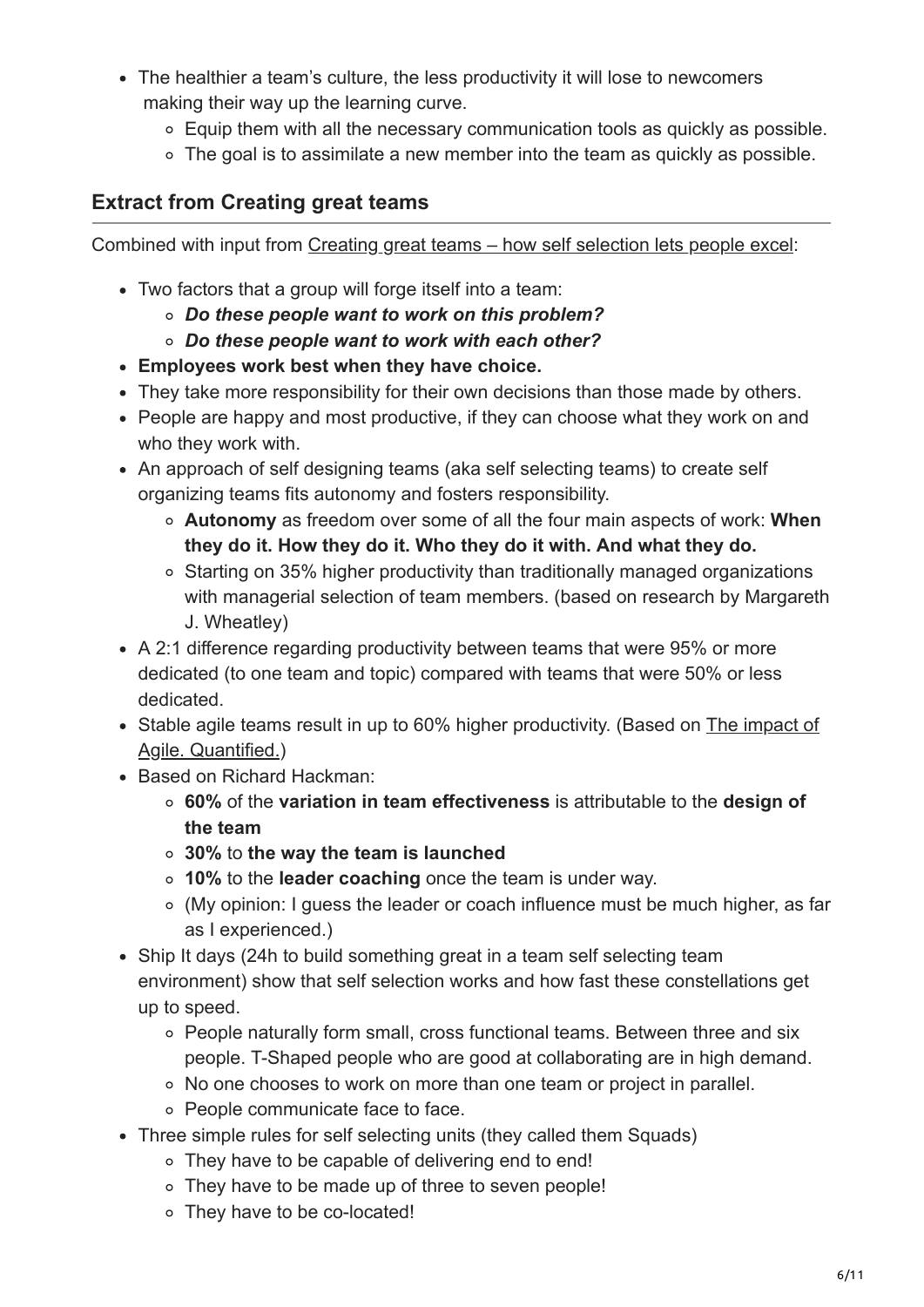• Squads stayed stable in the long run. They offered re-squadifications after six months but it rarely took place. Just after a growth of more than 25% squads changed themselves.

### <span id="page-6-0"></span>**Extract from Team: Six essentials**

Taken from [Team: Six essentials for building a productive team](https://www.amazon.de/Team-Essentials-Building-Productive-English-ebook/dp/B01FENIU0Y/ref=sr_1_1?ie=UTF8&qid=1463558810&sr=8-1&keywords=team+six+essentials)

- **Highly productive teams focus their efforts intently on accomplishing the things that will bring success.**
- **It needs drive and a robust, focused work ethic.**
- Effective teams are filled with members who trust that those around them are working every bit as hard as they are.
- It needs strong leadership to identify weak team constellations (non producers, team members who don't (can not) contribute enough in that team) and to lead these members to take on new opportunities in other, better fitting teams or even companies.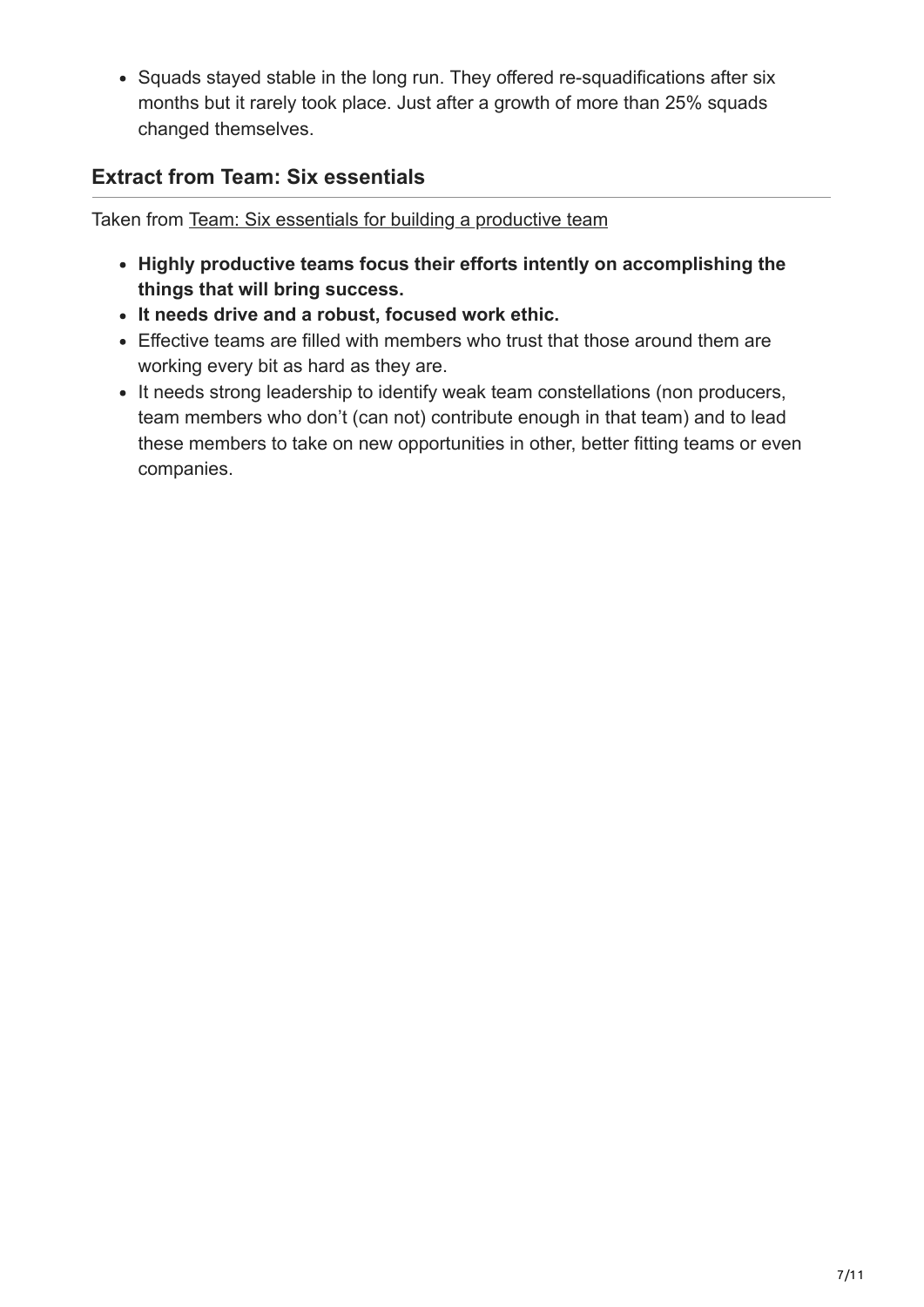• The six essentials

#### are **environment**, **camaraderie**, **respect**, **purpose**, **encouragement** and **celebration**

- Create a winsome and healthy atmosphere being an amazing place to work at.
- Where a normal working environment is turned into an enjoyable and dynamic place in which hard work is accomplished and a team is woven together.
- The physical setting where work is accomplished is essential in building an effective team (and it is one of the most overlooked components)
- Always supply the team with the things that give them the best shot at being productive … "If you could have any wish list item that would be helpful in bringing departmental success, what would it be and how would it help?
- A good team will look to protect, enhance and praise the work of teammates
- $\circ$  If you build camaraderie among your people, they will have a very difficult time leaving your team.

 $\circ$ 

 $\ldots$  it is

the job of each team member to quard against being condescending or degrading to another, and to vigorously protect fellow teammates from the same things

- Slander, gossip and biting words will fragment and in turn ruin your team more quickly than any other thing.
- Build on genuine respect and not forced respect.
- $\circ$  If you only have people on your team who are gratuitous with each other, pasting on smiles, and *showing* respect but not *being* respectful, you've got nothing more than smoke and mirrors.
- $\circ$
- Great leaders keep the purpose of their organization in crystal clear focus every single day… otherwise energies will be scattered instead of streamlined, causing feelings of frustration, as well as lack of fulfillment.
- The organizational purpose statement of your team must communicate compelling vision and your goal must act as a clear roadmap to accomplishing that vision.
- And it is vital to point out the individual contributions that each team member has made in accomplishing that purpose.
- Highly productive teams are highly motivated teams.
- The best teams are the ones that have cultivated a culture of encouragement, where tanks are filled up everyday, and people are vitalized to do the work that is in front of them.
- Try very hard to never let a good opportunity for encouragement slip through your fingers. (And it turns a little to turn someones day around).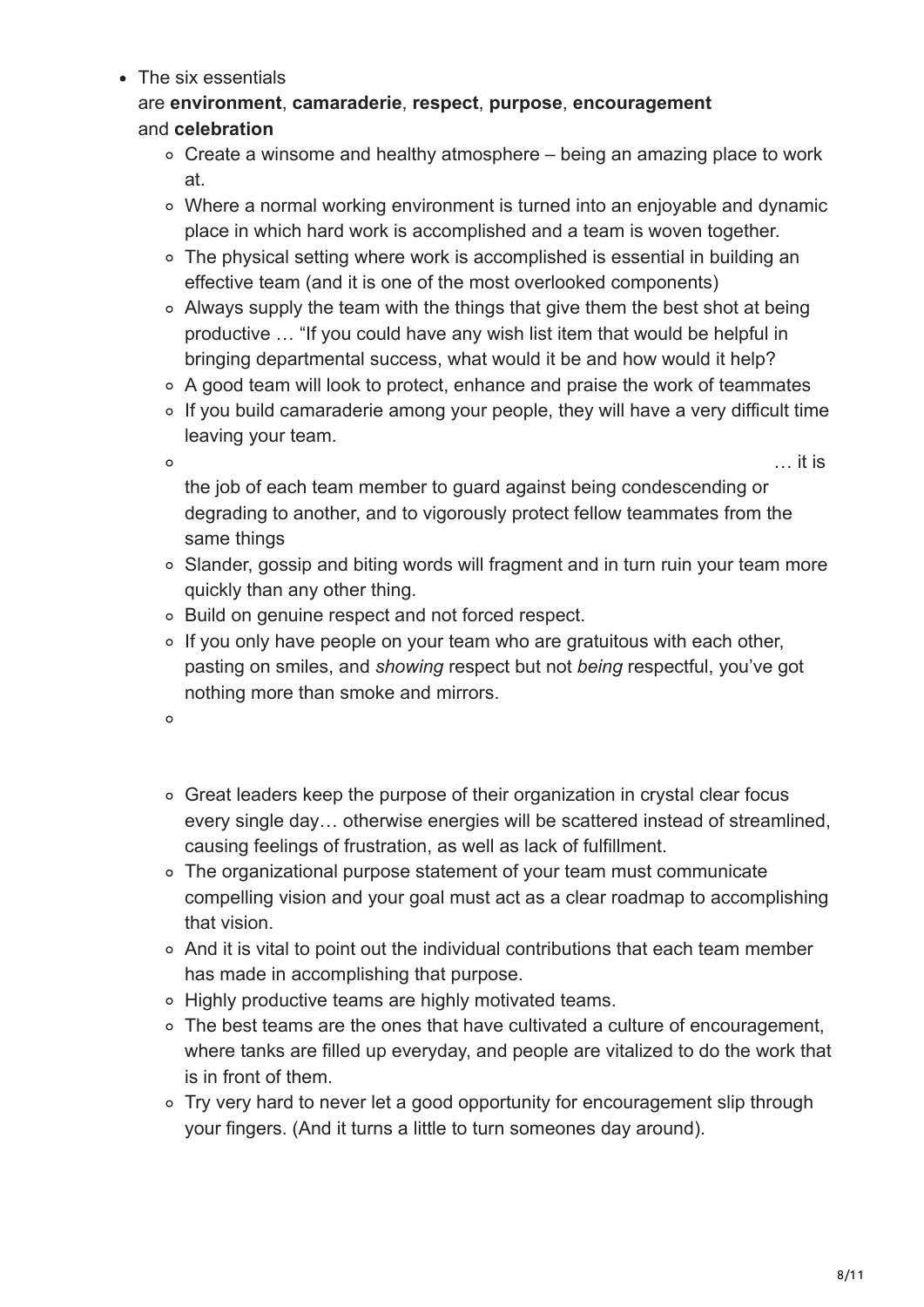- $\circ$  Negativity should have no place on your team avoid people who suck energy out of the room with their downbeat countenance, their beaten down attitude and their seeming endless ability to sap otherwise cheerful enthusiastic people of their winsomeness. … Do yourself a huge favor and focus attention on changing their attitudes.
- A healthy team celebrates every victory. (In reality often good work goes unnoticed while poor work almost never does). Reverse: Not celebrating victories is deflating.
- Celebration, by its nature, brings out the best in everyone and creates a team driven environment. It helps to further develop the other core essentials – environment, camaraderie, respect, purpose, encouragement.
- Problems should be dealt with privately and successes should be celebrated publicly.

## <span id="page-8-0"></span>**And what about motivation?**

[A PEOPLE first approach includes happiness and motivation first. I follow CRISP's](http://dna.crisp.se/docs/happiness-index.html) approach to use the happiness index as the primary metric.

I remember the orientation **people before customer before shareholder value** (currently I don't know where I got it from), but I really think that this is a strong commitment to build a great place to work at.

If we put motivation first, we have to consider the importance of career building too:

- with challenging tasks
- important projects/products
- real education and learning possibilities
- soft skill education

Please refer to the [topic project credits](http://www.ontheagilepath.net/2013/12/project-credits-sketchnotes-from-the-new-management-3-0-workout.html) based on the management 3.0 workout, to learn more about the importance of project references as career building element.

Combined with that learning environment are my following assumptions:

- During a team development individual members discover different new learning fields, that do not have to be aligned with the teams purpose and product goal any longer.
- More different projects can mean a lot more learning possibilities (I can see it from many impressive CVs, showing a lot of project references and technologies to use).
- Trying to cover these learning possibilities with slack time oder hack-events is an interesting approach – but I guess many struggle when it comes to necessary follow up steps to really bring new born pet projects to life.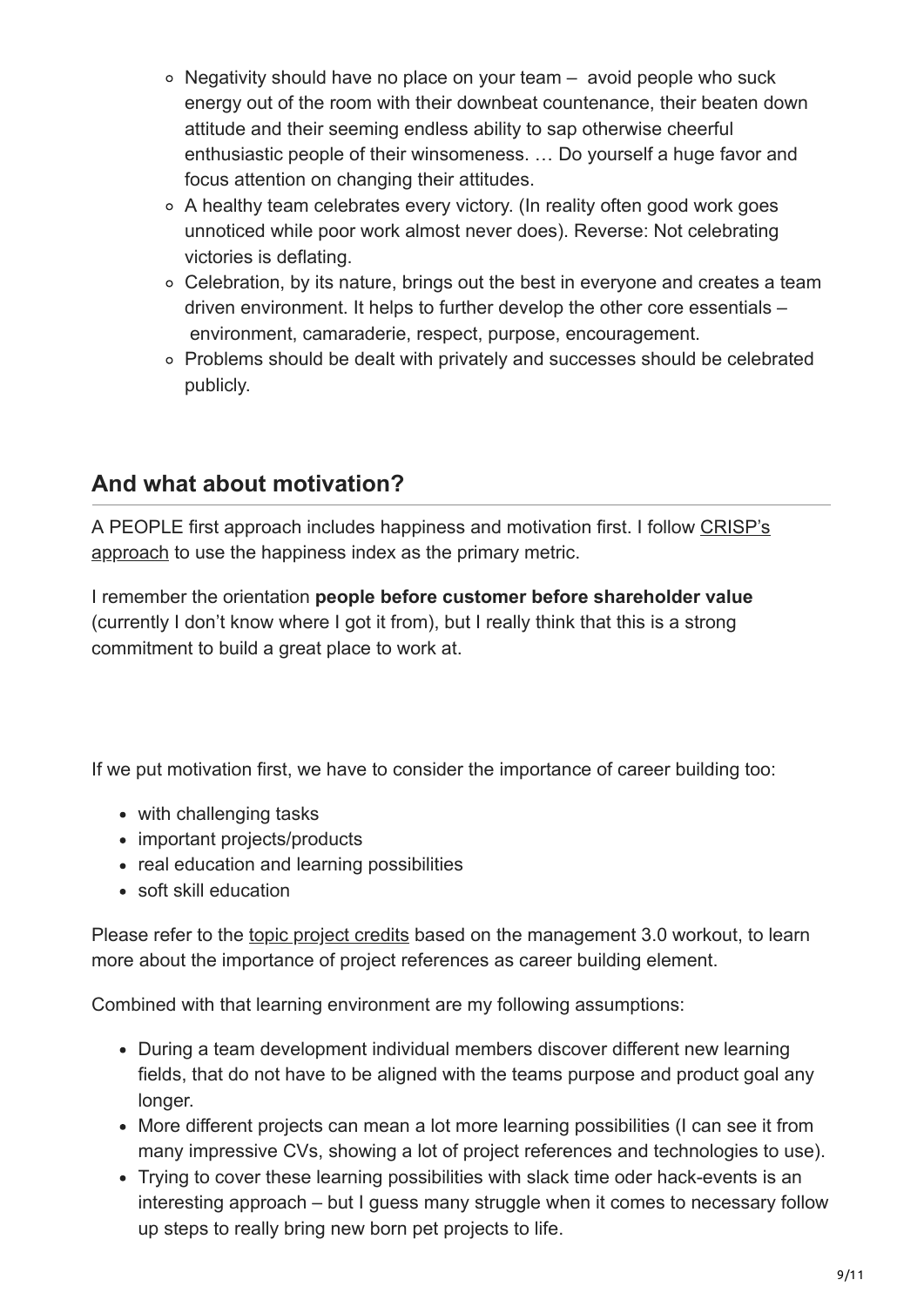### <span id="page-9-0"></span>**And this leads to my conclusion: To work with more dynamic team approaches**

Like e.g. [Valve,](http://www.valvesoftware.com/company/Valve_Handbook_LowRes.pdf) [Here](https://company.here.com/here/) describe it – let's consider more dynamic team setups. For me it means that teams:

- **Form around a shared purpose and product goal** to achieve (nothing new  $\mathbf{G}$  but how often not done like that but done with resource utilization in mind).
- Are **self selecting/designing considering important budget, scope and skill requirements to build a product** (as far as I can hear – still rarely the case and still done by management directive too often).
- **Motivation overrules team stickiness.** If somewhere else is a better way to bring in your abilities or enhance your own ones – enable team constellation changes (at least more often than trying to freeze it for many months; and this should not undermine creating enough learning opportunities inside a team too)
- **Have experienced agile coaches helping teams to get to speed fast.** Especially in early team formation phases – their support is essential to open topics/conflicts fast, build trust and get the right team work attitude in the team. Don't be shy to invest some money to work with external coaches, if current market conditions hinder you hiring one. Recruiting them inside the company is a possibility too – but I strongly advise for experiences ones (it just takes time to get experienced with *real* team work).

Regarding a minimum timeframe a team should stay together I would trust on the team [members judgement. Like described in Creating great teams – how self selection lets](http://www.amazon.de/Creating-Great-Teams-Self-Selection-People/dp/1680501283) people excel teams stayed together for a long time and were offered to change at least every six months.

If three months (like we try it for the moment) will be to short … let's see. At least based on experience with ShipIt days and my own learnings in teams, it is possible to get high performance fast, if you build the right environment. I'm quite sure that this approach won't fit everywhere – especially environments with steep learning curves and tough ramp up times won't be a first choice  $\mathfrak{S}$ 

Coming back to the starting question: **Is the focus to remain long running, stable teams to build high performance teams still valid for knowledge work environments?** No – the focus is on creating motivating and highly productive environments and let people choose the form and type of team constellation they would like to perform in. If long running team setups result based on that autonomy – fair enough **G**